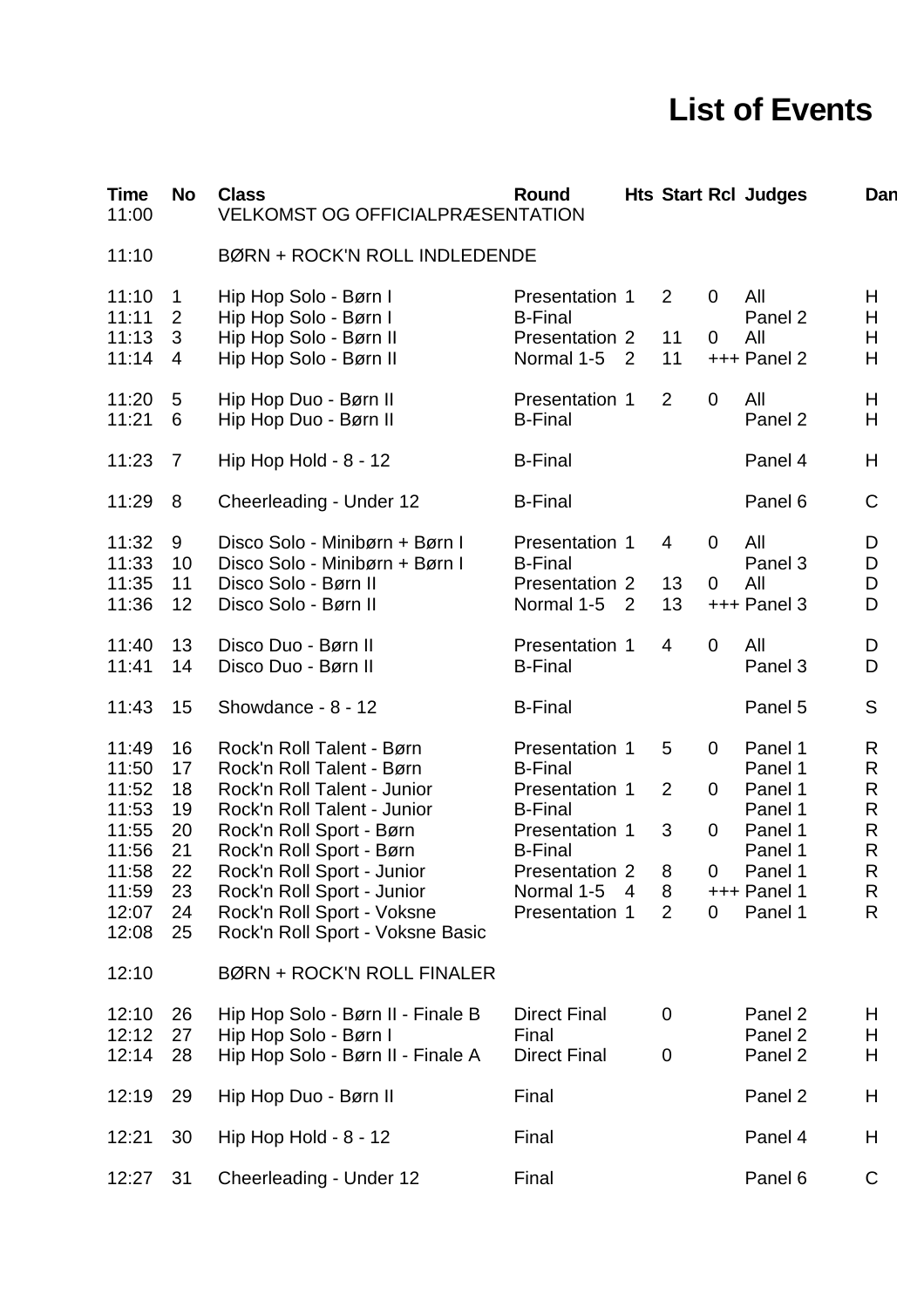## **List of Events**

| <b>Time</b><br>12:30<br>12:32<br>12:34                               | No<br>32<br>33<br>34             | <b>Class</b><br>Disco Solo - Børn II - Finale B<br>Disco Solo - Minibørn + Børn I<br>Disco Solo - Børn II - Finale A                                                                                                           | Round<br><b>Direct Final</b><br>Final<br><b>Direct Final</b>                                             |                                  | 0<br>0                                                              | <b>Hts Start Rcl Judges</b><br>Panel 3<br>Panel 3<br>Panel 3   | Dan<br>D<br>D<br>D                    |
|----------------------------------------------------------------------|----------------------------------|--------------------------------------------------------------------------------------------------------------------------------------------------------------------------------------------------------------------------------|----------------------------------------------------------------------------------------------------------|----------------------------------|---------------------------------------------------------------------|----------------------------------------------------------------|---------------------------------------|
| 12:36                                                                | 35                               | Disco Duo - Børn II                                                                                                                                                                                                            | Final                                                                                                    |                                  |                                                                     | Panel 3                                                        | D                                     |
| 12:38                                                                | 36                               | Showdance - 8 - 12                                                                                                                                                                                                             | Final                                                                                                    |                                  |                                                                     | Panel 5                                                        | S                                     |
| 12:44<br>12:46<br>12:48<br>12:50<br>12:52<br>13:03                   | 37<br>38<br>39<br>40<br>41<br>42 | Rock'n Roll Talent - Børn<br>Rock'n Roll Talent - Junior<br>Rock'n Roll Sport - Junior - Finale B Direct Final<br>Rock'n Roll Sport - Børn<br>Rock'n Roll Sport - Junior - Finale A Direct Final<br>Rock'n Roll Sport - Voksne | Final<br>Final<br>Final<br><b>Direct Final</b>                                                           |                                  | 0<br>0<br>2                                                         | Panel 1<br>Panel 1<br>Panel 1<br>Panel 1<br>Panel 1<br>Panel 1 | R<br>R<br>R<br>$\mathsf{R}$<br>R<br>R |
| 13:07                                                                |                                  | PRÆMIER BØRN + ROCK'N ROLL                                                                                                                                                                                                     |                                                                                                          |                                  |                                                                     |                                                                |                                       |
| 13:40                                                                |                                  | <b>PRÆSENTATION OFFICIALS</b>                                                                                                                                                                                                  |                                                                                                          |                                  |                                                                     |                                                                |                                       |
| 13:45                                                                |                                  | <b>INDLEDENDE O/12</b>                                                                                                                                                                                                         |                                                                                                          |                                  |                                                                     |                                                                |                                       |
| 13:45<br>13:46<br>13:50<br>13:51<br>13:55<br>13:56                   | 43<br>44<br>45<br>46<br>47<br>48 | Hip Hop Solo - Junior I<br>Hip Hop Solo - Junior I<br>Hip Hop Solo - Junior II<br>Hip Hop Solo - Junior II<br>Hip Hop Solo - Ynglinge + Voksne Presentation 1<br>Hip Hop Solo - Ynglinge + Voksne                              | Presentation 2<br>Normal 1-5<br>Presentation 2<br>Normal 1-5<br><b>B-Final</b>                           | $\overline{2}$<br>$\overline{2}$ | 14<br>$\overline{0}$<br>14<br>10<br>0<br>10<br>3<br>$\Omega$        | All<br>$++$ Panel 2<br>All<br>$++$ Panel 2<br>All<br>Panel 2   | н<br>н<br>Н<br>Н<br>н<br>н            |
| 13:58<br>13:58<br>13:59<br>14:03<br>14:04<br>14:06<br>14:07          | 49<br>50<br>51<br>52<br>53<br>54 | Hip Hop Duo - Junior I<br>Hip Hop Duo - Junior I<br>Hip Hop Duo - Junior II<br>Hip Hop Duo - Junior II<br>Hip Hop Duo - Ynglinge<br>Hip Hop Duo - Ynglinge                                                                     | Presentation 2<br>Normal 1-5<br>Presentation 1<br><b>B-Final</b><br>Presentation 1<br><b>B-Final</b>     | $\overline{2}$                   | 9<br>$\overline{0}$<br>9<br>3<br>$\mathbf 0$<br>$\overline{2}$<br>0 | All<br>$+++$ Panel 2<br>All<br>Panel 2<br>All<br>Panel 2       | H<br>Н<br>н<br>Η<br>Н<br>н            |
| 14:09<br>14:09<br>14:36                                              | 55<br>56                         | Hip Hop Hold - 12 - 17<br>Hip Hop Hold - Over 17                                                                                                                                                                               | Normal 1-5<br><b>B-Final</b>                                                                             | 9                                | 8                                                                   | $++$ Panel 4<br>Panel 4                                        | н<br>Н                                |
| 14:42<br>14:42<br>14:43<br>14:45<br>14:46<br>14:48<br>14:50<br>14:52 | 57<br>58<br>59<br>60<br>61<br>62 | Disco Solo - Junior I<br>Disco Solo - Junior I<br>Disco Solo - Junior II<br>Disco Solo - Junior II<br>Disco Solo - Ynglinge + Voksne<br>Disco Solo - Ynglinge + Voksne                                                         | Presentation 1<br><b>B-Final</b><br>Presentation 1<br><b>B-Final</b><br>Presentation 1<br><b>B-Final</b> |                                  | 5<br>0<br>4<br>$\overline{0}$<br>2<br>$\mathbf 0$                   | All<br>Panel 3<br>Panel 3<br>Panel 3<br>All<br>Panel 3         | D<br>D<br>D<br>D<br>D<br>D            |
| 14:52<br>14:53                                                       | 63<br>64                         | Disco Duo - Junior I + II<br>Disco Duo - Junior I + II                                                                                                                                                                         | Presentation 1<br><b>B-Final</b>                                                                         |                                  | 4<br>$\overline{0}$                                                 | All<br>Panel 3                                                 | D<br>D                                |
| 14:55<br>14:55                                                       | 65                               | Showdance - 12 - 17 *                                                                                                                                                                                                          | <b>B-Final</b>                                                                                           |                                  |                                                                     | Panel 5                                                        | S                                     |